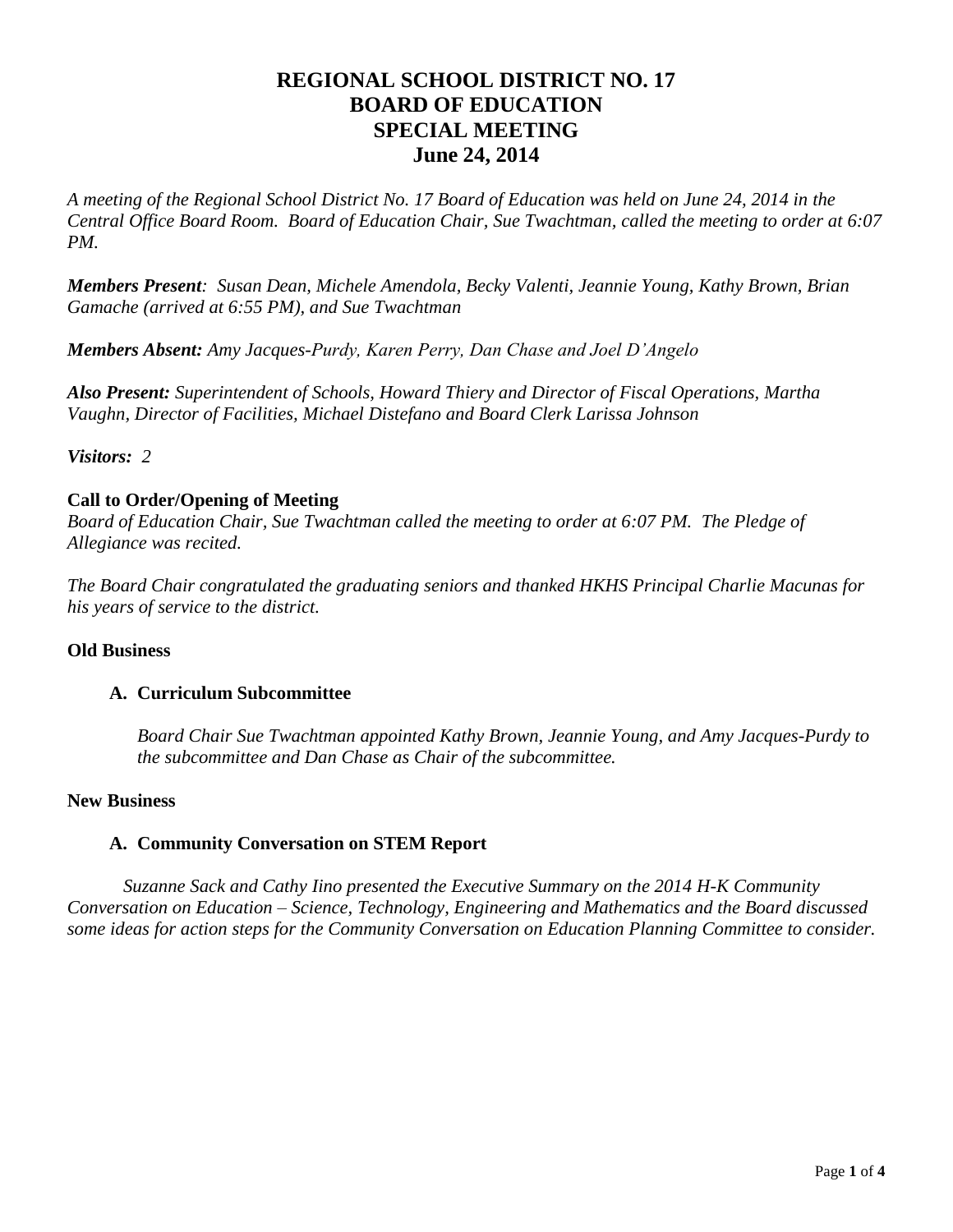#### **B. Discussion and possible approval of Budget Transfers**

*Becky Valenti MOVED and Susan Dean SECONDED a motion to approve the budget transfers as presented. Motion passed 6-0-0 by the following votes:*

| Michele Amendola | YES V<br>NO.         | Amy Jacques-Purdy  | Absent               |
|------------------|----------------------|--------------------|----------------------|
| Kathy Brown      | YES                  | <b>Karen Perry</b> | Absent               |
| Dan Chase        | Absent               | Becky Valenti      | YES $\sqrt{}$<br>NO. |
| Joel D'Angelo    | Absent               | Jeannie Young      | YES √<br>NO          |
| Susan Dean       | YES $\sqrt{}$<br>NO. | Sue Twachtman      | YES                  |
| Brian Gamache    | Absent               |                    |                      |

#### **C. End of Year Budget Projection and Fund Balance Discussion**

*Martha Vaughn reported that the end of year budget projection for June 30, 2014 is approximately \$175,212.00.*

*Susan Dean MOVED and Becky Valenti SECONDED a motion to transfer the remaining Fund Balance to the Capital Fund. Motion passed 6-0-0 by the following votes:*

| Michele Amendola | YES $\sqrt{ }$<br>NO. | Amy Jacques-Purdy  | Absent        |
|------------------|-----------------------|--------------------|---------------|
| Kathy Brown      | YES                   | <b>Karen Perry</b> | Absent        |
| Dan Chase        | Absent                | Becky Valenti      | YES $\sqrt{}$ |
| Joel D'Angelo    | Absent                | Jeannie Young      | YES √<br>NO.  |
| Susan Dean       | YES $\sqrt{ }$<br>NO. | Sue Twachtman      | YES √<br>NO   |
| Brian Gamache    | Absent                |                    |               |

# **D. Capital Items**

*Director of Facilities, Michael Distefano presented "Summary of Budget Adjustments, 2014-2015 – Items to Be Considered from Capital," a list of proposed maintenance and improvement projects to be moved from the Operating Budget to be paid from the Capital Fund, as discussed during Budget Season.*

*Susan Dean MOVED and Jeannie Young SECONDED a motion to proceed with the items removed from the Operating Budget to the Capital Fund as recommended during Budget Season. Motion passed 6-0-0 by the following votes:*

| Michele Amendola | YES V  | Amy Jacques-Purdy | Absent         |
|------------------|--------|-------------------|----------------|
| Kathy Brown      | YES .  | Karen Perry       | Absent         |
| Dan Chase        | Absent | Becky Valenti     | YES $\sqrt{ }$ |
| Joel D'Angelo    | Absent | Jeannie Young     | YES V<br>NO.   |
| Susan Dean       | YES √  | Sue Twachtman     | YES √<br>NO.   |
| Brian Gamache    | Absent |                   |                |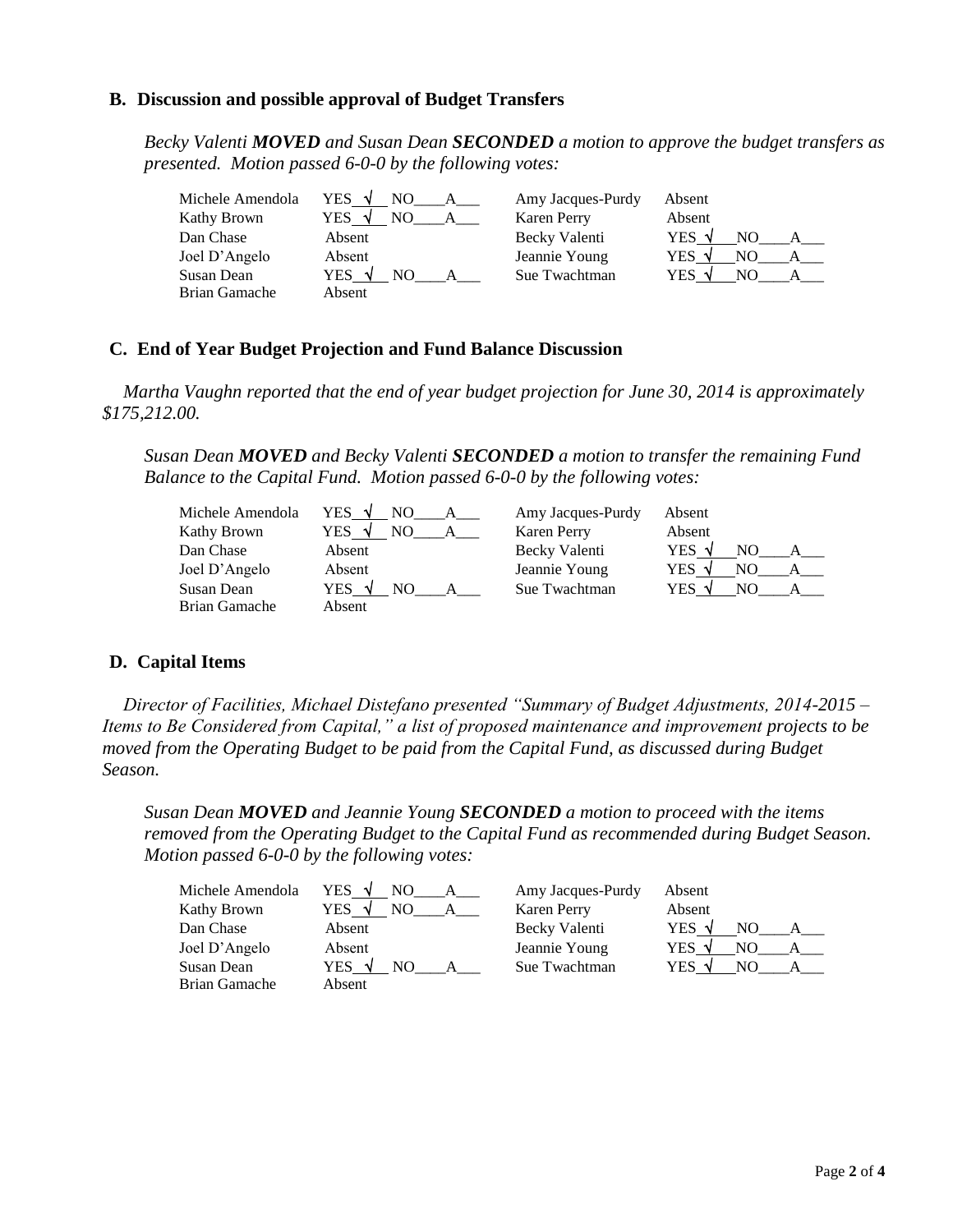*Director of Facilities, Michael Distefano then proposed that the District add additional parking at Haddam Elementary School by paving a portion of the playground area and basketball court to create 20 new parking spots and move the basketball court to the rear of the building.* 

*Susan Dean MOVED and Becky Valenti SECONDED a motion to approve an expenditure not to exceed \$78,885 from the Capital Fund to improve the HES parking lot this summer. Motion passed 7-0-0 by the following votes:*

| Michele Amendola | YES V<br>NO.          | Amy Jacques-Purdy  | Absent       |
|------------------|-----------------------|--------------------|--------------|
| Kathy Brown      | YES.<br>NΟ            | <b>Karen Perry</b> | Absent       |
| Dan Chase        | Absent                | Becky Valenti      | YES √<br>NΟ  |
| Joel D'Angelo    | Absent                | Jeannie Young      | YES √<br>NO  |
| Susan Dean       | YES<br>NО<br>$\Delta$ | Sue Twachtman      | YES √<br>NO. |
| Brian Gamache    | YES<br>NO.            |                    |              |

# **E. Oak Hill Lease**

*Superintendent Thiery presented the proposed lease with Oak Hill for the rental of two classrooms and facilities in the Old Middle School building, previously occupied by LEARN.* 

*Susan Dean MOVED and Becky Valenti SECONDED a motion to accept the Building Use Agreement between the Connecticut Institute for the Blind also-known-as Oak Hill School and Regional School District No. 17 for July 1, 2014 through June 30, 2015. Motion passed 7-0-0 by the following votes:*

| Michele Amendola<br>Kathy Brown | YES V<br>N <sub>O</sub><br>YES<br>N | Amy Jacques-Purdy<br><b>Karen Perry</b> | Absent<br>Absent       |
|---------------------------------|-------------------------------------|-----------------------------------------|------------------------|
|                                 |                                     |                                         |                        |
| Dan Chase                       | Absent                              | Becky Valenti                           | YES $\sqrt{ }$<br>NO   |
| Joel D'Angelo                   | Absent                              | Jeannie Young                           | YES <sup>*</sup><br>NO |
| Susan Dean                      | YES.<br>NO.<br>٨I                   | Sue Twachtman                           | YES √<br>NΩ            |
| Brian Gamache                   | YES<br>NO                           |                                         |                        |

# **F. Superintendent Contract**

*Susan Dean MOVED and Jeannie Young SECONDED a motion to go into Executive Session for the purposes of discussing the Superintendent's contract. Motion passed 7-0-0 by the following votes:*

| Michele Amendola | YES V<br>NO.                | Amy Jacques-Purdy  | Absent                |
|------------------|-----------------------------|--------------------|-----------------------|
| Kathy Brown      | YES.<br>NO<br>$\mathcal{N}$ | <b>Karen Perry</b> | Absent                |
| Dan Chase        | Absent                      | Becky Valenti      | YES $\sqrt{ }$<br>NO. |
| Joel D'Angelo    | Absent                      | Jeannie Young      | YES V                 |
| Susan Dean       | YES<br>NO                   | Sue Twachtman      | YES<br>NO.            |
| Brian Gamache    | YES<br>NО                   |                    |                       |

*The Board went into Executive Session at 7:16 PM.*